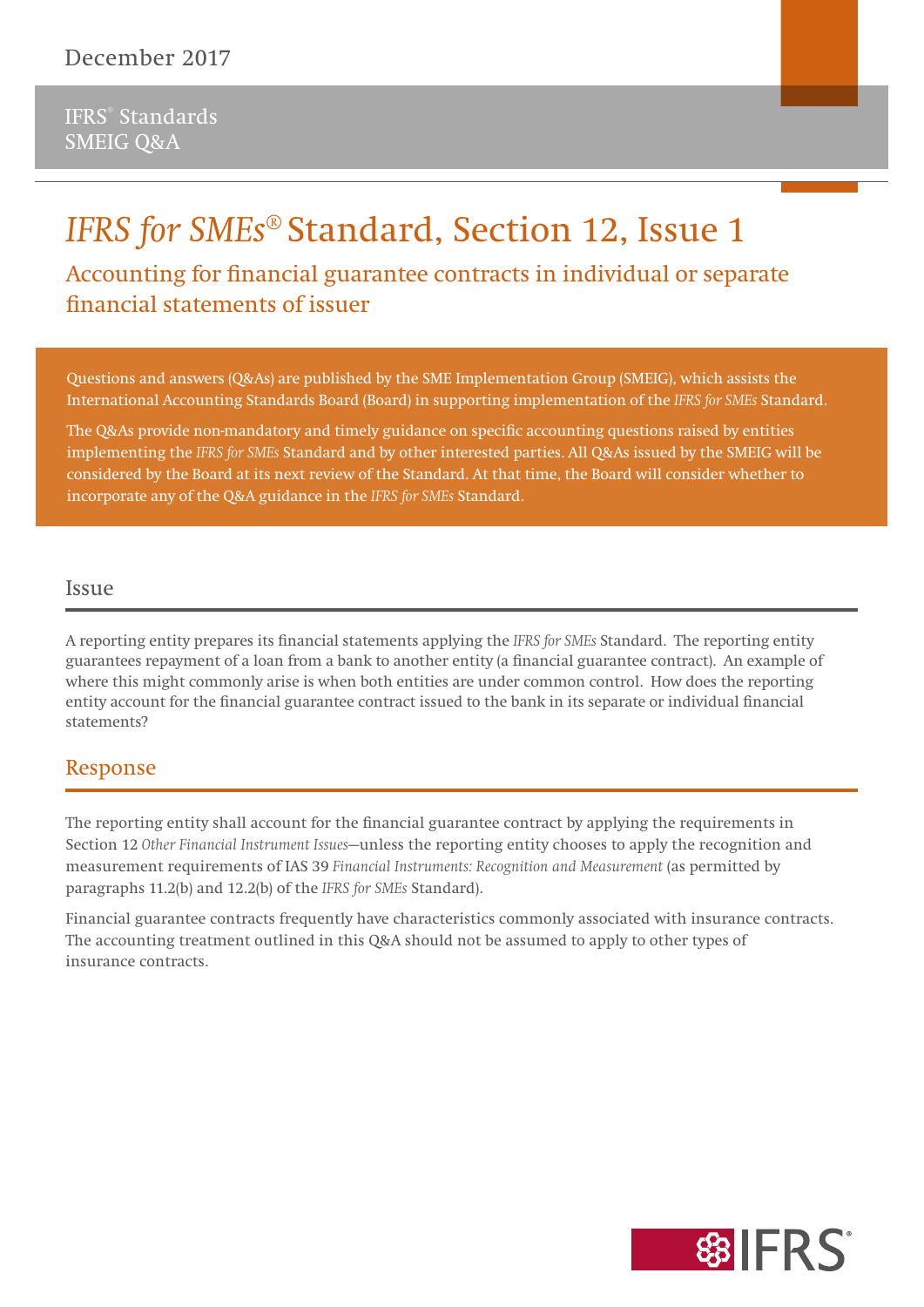IFRS® Standards SMEIG Q&A

# **Basis for Conclusions**

- BC1 The appropriate accounting treatment for financial guarantee contracts issued by an entity was initially raised with the SMEIG through the example of a parent entity issuing a financial guarantee contract on behalf of its subsidiary. However, in discussing the issue, the SMEIG concluded that the accounting treatment would also apply to any other case of an entity issuing a financial guarantee contract on behalf of another entity, with the parent-subsidiary case provided as an example.
- BC2 The SMEIG was informed of two views on how to apply the *IFRS for SMEs* Standard to financial guarantee contracts issued by a parent entity in that parent entity's separate financial statements:
	- (a) View 1—the parent entity should account for the financial guarantee contract issued in accordance with Section 21 *Provisions and Contingencies*. Those supporting this view applied the accounting policy hierarchy in paragraphs 10.4–10.6 of Section 10 *Accounting Policies, Estimates and Errors* because they question whether the *IFRS for SMEs* Standard has specific requirements for accounting for financial guarantee contracts.
	- (b) View 2—the parent entity should account for the financial guarantee contract issued in accordance with Section 12. Those supporting this view treat the financial guarantee contract issued as a financial liability in the scope of Section 11 *Basic Financial Instruments* and Section 12.

 The SMEIG concluded that View 2 is the required accounting under the *IFRS for SMEs* Standard. The SMEIG also noted that an entity might issue a financial guarantee contract on behalf of another entity in other circumstances, and that, in such cases, the same accounting treatment should be applied to accounting for the financial guarantee contract in the issuing entity's individual or separate financial statements.

- BC3 The *IFRS for SMEs* Standard does not define financial guarantee contracts. In developing this Q&A, the SMEIG considered the definition in full IFRS Standards. Full IFRS Standards<sup>1</sup> define a 'financial guarantee contract' as 'a contract that requires the issuer to make specified payments to reimburse the holder for a loss it incurs because a specified debtor fails to make payment when due in accordance with the original or modified terms of a debt instrument.' The *IFRS for SMEs* Standard defines a financial instrument as a contract that gives rise to a financial asset of one entity and a financial liability or equity instrument of another entity (paragraph 11.3). The financial guarantee contract issued by the reporting entity is a contractual right of the bank to receive cash from the reporting entity and a contractual obligation of the reporting entity to pay cash to the bank if the other entity defaults. Consequently, the contract is a financial asset of the bank and a financial liability of the reporting entity. The financial guarantee contract is therefore covered by the requirements for accounting for financial instruments in the *IFRS for SMEs* Standard.
- BC4 Section 11 applies to basic financial instruments while Section 12 applies to other, more complex financial instruments and transactions. Because the financial guarantee contract is contingent on a future unknown event, the criterion that there are no conditional returns or repayment provisions in paragraph 11.9(d) is not satisfied. Therefore, the financial guarantee contract does not constitute a basic financial instrument as described in paragraph 11.8 because the reporting entity's financial liability does not satisfy all the conditions in paragraph 11.9. Thus, the reporting entity shall account for the financial guarantee contract in accordance with Section 12.

<sup>1</sup> See Appendix A of IFRS 4 *Insurance Contracts* and Appendix A of IFRS 9 *Financial Instruments*.